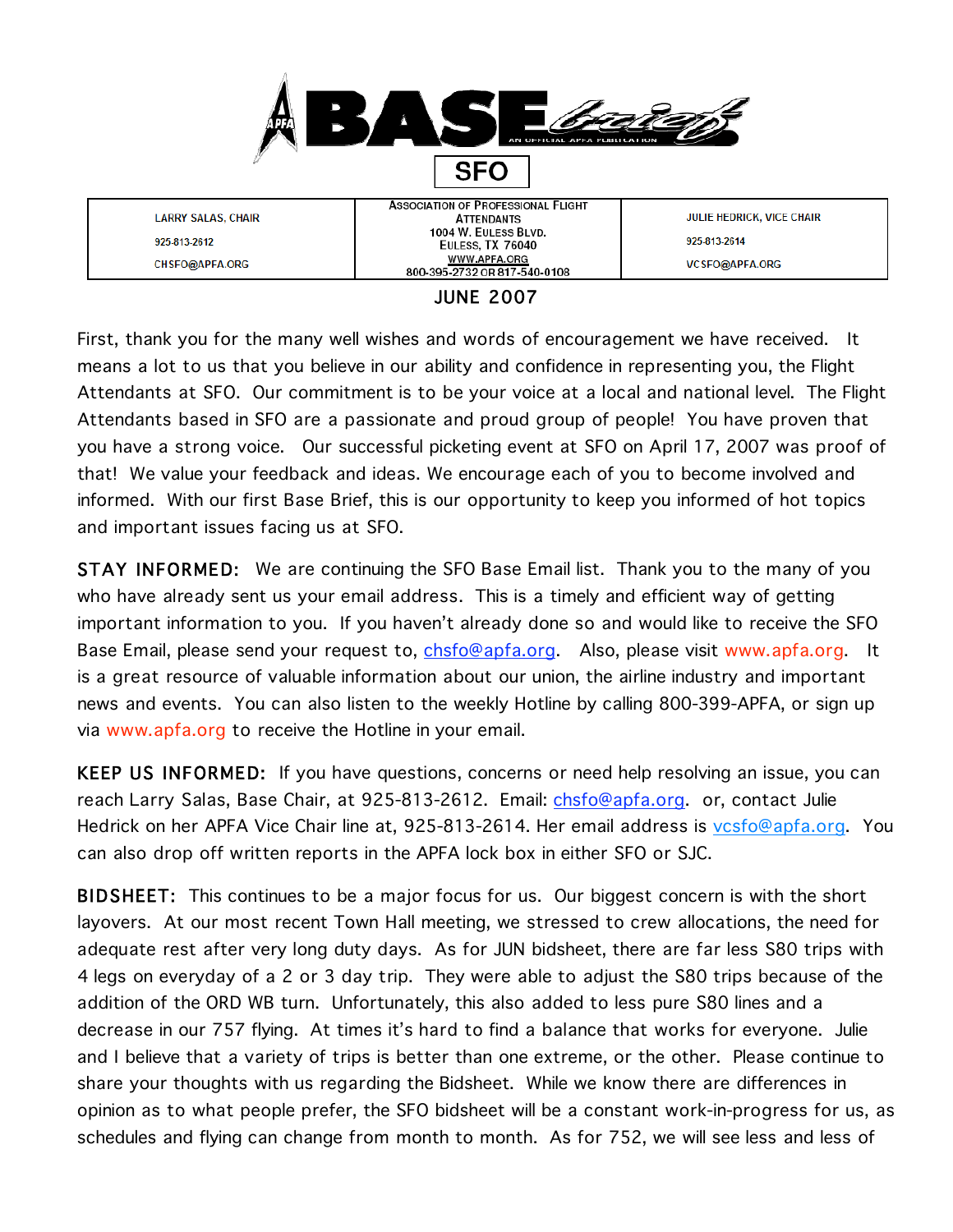that aircraft mixed in, as they slowly phase them out. Planned retirement of the 752 is September 2007.

MISCONNECTION, ILLEGALITY, CANCELLATION (MIC) & LAST FIVE DAYS OF THE MONTH CANCELLATION/ILLEGALITY PROTECTION: There have been many questions regarding this over the last few months. Please take a moment to familiarize yourself with your required obligations in regards to misconnection, illegality, cancellation (MIC). Page 20-21 of the On-Duty Contract Guide gives you specific contractual obligations to follow if your trip cancels at origination, prior to the last five days of the month. Please be aware that you must make contact with Crew Schedule before leaving the airport and you may be entitled to call-out pay. At that time, Crew Schedule has five options to exercise. Again, please refer to page 20-21 of the On-Duty Contract Guide for specific procedures to follow if your trip cancels prior to the last five days of the month. Now, if your trip cancels during the last five days of the month and you want to protect the value of a cancelled trip, please refer to page 23 of your On-Duty Contract Guide. Also, there is an informative article on page 22 of the Spring 2007 Skyword, by APFA Scheduling Coordinator, Jaimie McNeice. It covers in detail, specific steps you must follow, to protect your pay if your trip cancels during the last five days of the month. If you need an On-Duty Contract Guide you can print one from the APFA website. The Skyword can also be viewed on the APFA Website www.apfa.org.

OFF SCHEDULE OPERATION: Severe weather can play havoc on the operations, especially at DFW and ORD. We all know how frustrating it can be, waiting to get through to Crew Schedule/Tracking to get released, only to wait once again to get through to the Hotel/Limo desk. Recently the APFA met with the Company in an effort to improve procedures for our members in the event of an off-schedule operation (OSO) where crewmembers require overnight accommodations as a result of severe weather and the Hotel/Limo desk is not accessible. FAs must make contact with the local MOD/OSM. This shifts the responsibility from Crew Tracking to the local station. Once the MOD/OSM has made efforts to contact the Hotel/Limo Desk, they are authorized to arrange any necessary transportation for crewmembers as well as make hotel reservations using the list of alternate hotels maintained in the MOD office. In the event that a crewmember ends up paying for their own hotel room, receipts should be retained and submitted once you return to base. While OSOs are fortunately atypical, emergency procedures are necessary in order to protect crewmembers.

7 DAY DURATION: Remember that the Company's Attendance Control Policy states that a SK absence will count as two occurrences if it is seven or more consecutive days. Keep in mind that the seven day clock begins on the first day you are obligated to work. For example, your trip originates on 21MAY, but you call in SK on 20MAY, the seven day duration would begin on 21MAY not 20MAY. Please keep this in mind. Some FA's, who are unclear on this provision, end up waiting until the day of their trip to call in SK. This of course puts more pressure on reserve FA's who are sometimes called out at the last minute. As a reminder, SFO and MIA are still